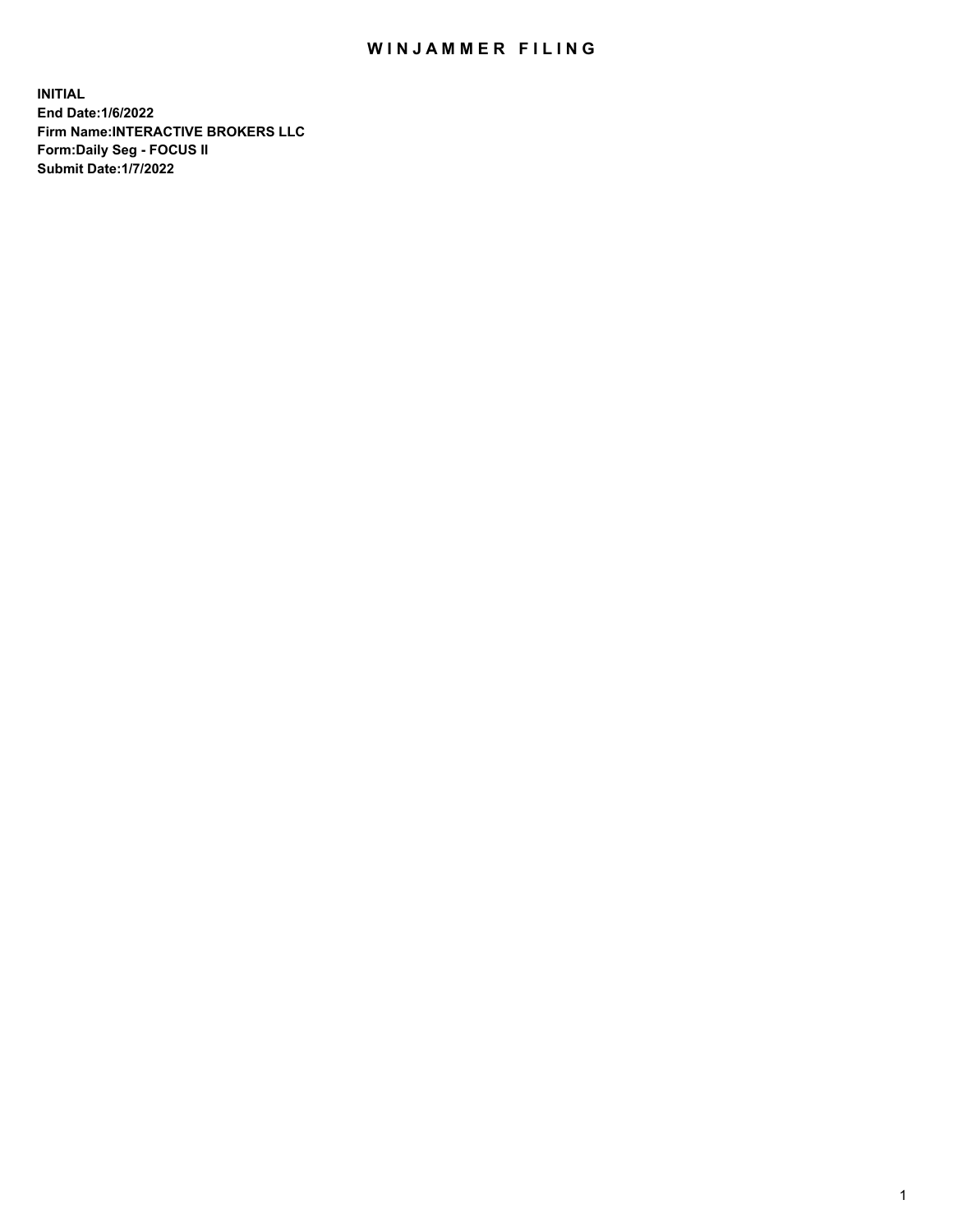**INITIAL End Date:1/6/2022 Firm Name:INTERACTIVE BROKERS LLC Form:Daily Seg - FOCUS II Submit Date:1/7/2022 Daily Segregation - Cover Page**

| Name of Company                                                                                                                                                                                                                                                                                                                | <b>INTERACTIVE BROKERS LLC</b>                                                                  |
|--------------------------------------------------------------------------------------------------------------------------------------------------------------------------------------------------------------------------------------------------------------------------------------------------------------------------------|-------------------------------------------------------------------------------------------------|
| <b>Contact Name</b>                                                                                                                                                                                                                                                                                                            | <b>James Menicucci</b>                                                                          |
| <b>Contact Phone Number</b>                                                                                                                                                                                                                                                                                                    | 203-618-8085                                                                                    |
| <b>Contact Email Address</b>                                                                                                                                                                                                                                                                                                   | jmenicucci@interactivebrokers.c<br>om                                                           |
| FCM's Customer Segregated Funds Residual Interest Target (choose one):<br>a. Minimum dollar amount: ; or<br>b. Minimum percentage of customer segregated funds required:% ; or<br>c. Dollar amount range between: and; or<br>d. Percentage range of customer segregated funds required between:% and%.                         | $\overline{\mathbf{0}}$<br>$\overline{\mathbf{0}}$<br>155,000,000 245,000,000<br>0 <sub>0</sub> |
| FCM's Customer Secured Amount Funds Residual Interest Target (choose one):<br>a. Minimum dollar amount: ; or<br>b. Minimum percentage of customer secured funds required:%; or<br>c. Dollar amount range between: and; or<br>d. Percentage range of customer secured funds required between:% and%.                            | $\overline{\mathbf{0}}$<br>$\mathbf 0$<br>80,000,000 120,000,000<br>0 <sub>0</sub>              |
| FCM's Cleared Swaps Customer Collateral Residual Interest Target (choose one):<br>a. Minimum dollar amount: ; or<br>b. Minimum percentage of cleared swaps customer collateral required:% ; or<br>c. Dollar amount range between: and; or<br>d. Percentage range of cleared swaps customer collateral required between:% and%. | $\overline{\mathbf{0}}$<br>$\underline{\mathbf{0}}$<br>0 <sub>0</sub><br>0 <sub>0</sub>         |

Attach supporting documents CH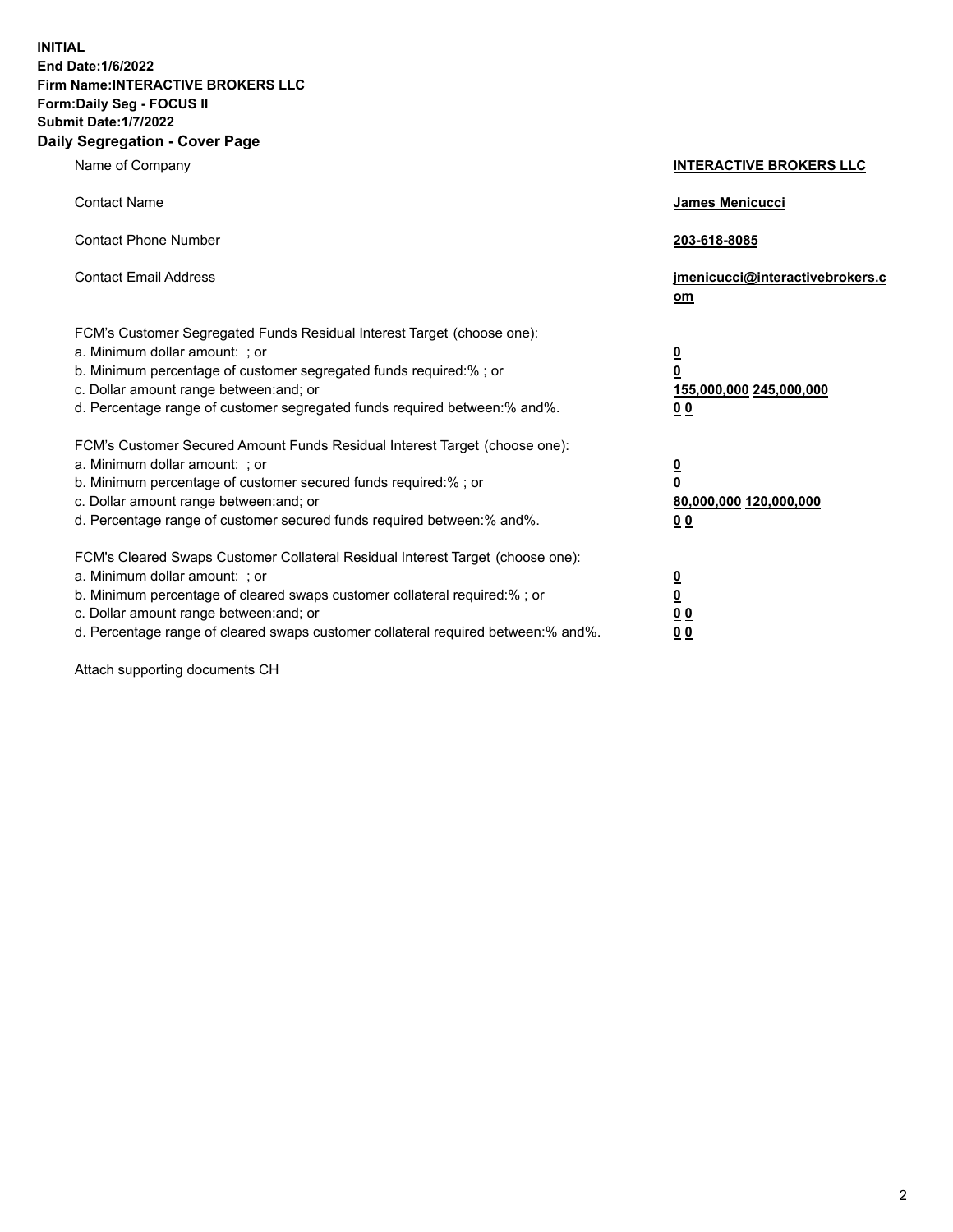**INITIAL End Date:1/6/2022 Firm Name:INTERACTIVE BROKERS LLC Form:Daily Seg - FOCUS II Submit Date:1/7/2022 Daily Segregation - Secured Amounts**

|     | Foreign Futures and Foreign Options Secured Amounts                                         |                                               |
|-----|---------------------------------------------------------------------------------------------|-----------------------------------------------|
|     | Amount required to be set aside pursuant to law, rule or regulation of a foreign            | $0$ [7305]                                    |
|     | government or a rule of a self-regulatory organization authorized thereunder                |                                               |
| 1.  | Net ledger balance - Foreign Futures and Foreign Option Trading - All Customers             |                                               |
|     | A. Cash                                                                                     | -674,309,646 [7315]                           |
|     | B. Securities (at market)                                                                   | $0$ [7317]                                    |
| 2.  | Net unrealized profit (loss) in open futures contracts traded on a foreign board of trade   | 1,154,433,860 [7325]                          |
| 3.  | Exchange traded options                                                                     |                                               |
|     | a. Market value of open option contracts purchased on a foreign board of trade              | 120,996 [7335]                                |
|     | b. Market value of open contracts granted (sold) on a foreign board of trade                | $-5,991$ [7337]                               |
| 4.  | Net equity (deficit) (add lines 1. 2. and 3.)                                               | 480,239,219 [7345]                            |
| 5.  | Account liquidating to a deficit and account with a debit balances - gross amount           | 3,546 [7351]                                  |
|     | Less: amount offset by customer owned securities                                            | 0 [7352] 3,546 [7354]                         |
| 6.  | Amount required to be set aside as the secured amount - Net Liquidating Equity              | 480,242,765 [7355]                            |
|     | Method (add lines 4 and 5)                                                                  |                                               |
| 7.  | Greater of amount required to be set aside pursuant to foreign jurisdiction (above) or line | 480,242,765 [7360]                            |
|     | 6.                                                                                          |                                               |
|     | FUNDS DEPOSITED IN SEPARATE REGULATION 30.7 ACCOUNTS                                        |                                               |
| 1.  | Cash in banks                                                                               |                                               |
|     | A. Banks located in the United States                                                       | 72,960,688 [7500]                             |
|     | B. Other banks qualified under Regulation 30.7                                              | 0 [7520] 72,960,688 [7530]                    |
| 2.  | Securities                                                                                  |                                               |
|     | A. In safekeeping with banks located in the United States                                   | 299,865,000 [7540]                            |
|     | B. In safekeeping with other banks qualified under Regulation 30.7                          | 0 [7560] 299,865,000 [7570]                   |
| 3.  | Equities with registered futures commission merchants                                       |                                               |
|     | A. Cash                                                                                     | $0$ [7580]                                    |
|     | <b>B.</b> Securities                                                                        | $0$ [7590]                                    |
|     | C. Unrealized gain (loss) on open futures contracts                                         | $0$ [7600]                                    |
|     | D. Value of long option contracts                                                           | $0$ [7610]                                    |
|     | E. Value of short option contracts                                                          | 0 [7615] 0 [7620]                             |
| 4.  | Amounts held by clearing organizations of foreign boards of trade                           |                                               |
|     | A. Cash                                                                                     | $0$ [7640]                                    |
|     | <b>B.</b> Securities                                                                        | $0$ [7650]                                    |
|     | C. Amount due to (from) clearing organization - daily variation                             | $0$ [7660]                                    |
|     | D. Value of long option contracts                                                           | $0$ [7670]                                    |
|     | E. Value of short option contracts                                                          | 0 [7675] 0 [7680]                             |
| 5.  | Amounts held by members of foreign boards of trade                                          |                                               |
|     | A. Cash                                                                                     | -921,240,579 [7700]                           |
|     | <b>B.</b> Securities                                                                        | $0$ [7710]                                    |
|     | C. Unrealized gain (loss) on open futures contracts                                         | 1,150,506,001 [7720]                          |
|     | D. Value of long option contracts                                                           | 120,996 [7730]                                |
|     | E. Value of short option contracts                                                          | <mark>-5,991</mark> [7735] 229,380,427 [7740] |
| 6.  | Amounts with other depositories designated by a foreign board of trade                      | 0 [7760]                                      |
| 7.  | Segregated funds on hand                                                                    | $0$ [7765]                                    |
| 8.  | Total funds in separate section 30.7 accounts                                               | 602,206,115 [7770]                            |
| 9.  | Excess (deficiency) Set Aside for Secured Amount (subtract line 7 Secured Statement         | 121,963,350 [7380]                            |
|     | Page 1 from Line 8)                                                                         |                                               |
| 10. | Management Target Amount for Excess funds in separate section 30.7 accounts                 | 80,000,000 [7780]                             |
| 11. | Excess (deficiency) funds in separate 30.7 accounts over (under) Management Target          | 41,963,350 [7785]                             |
|     |                                                                                             |                                               |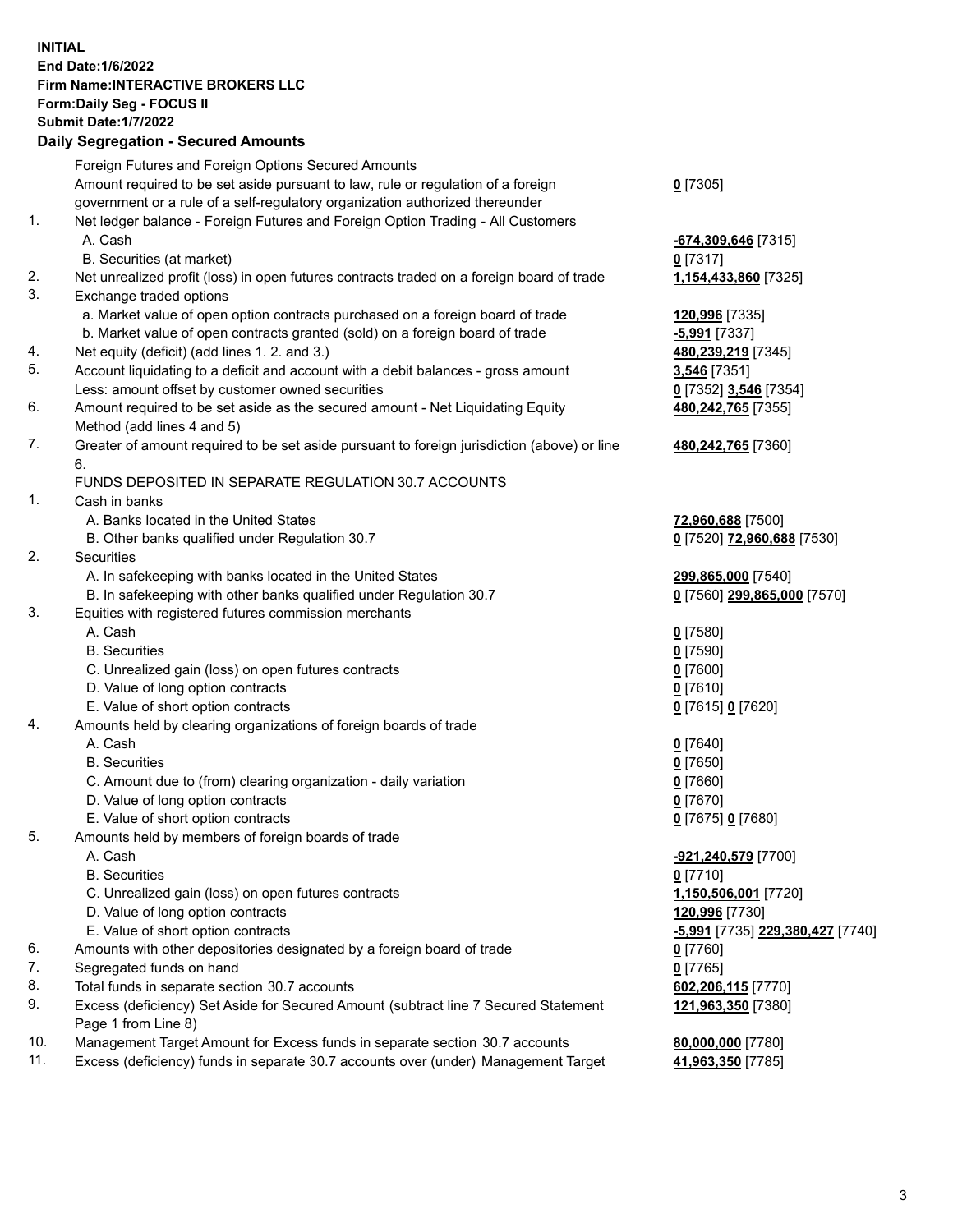**INITIAL End Date:1/6/2022 Firm Name:INTERACTIVE BROKERS LLC Form:Daily Seg - FOCUS II Submit Date:1/7/2022 Daily Segregation - Segregation Statement** SEGREGATION REQUIREMENTS(Section 4d(2) of the CEAct) 1. Net ledger balance A. Cash **7,597,405,454** [7010] B. Securities (at market) **0** [7020] 2. Net unrealized profit (loss) in open futures contracts traded on a contract market **150,328,749** [7030] 3. Exchange traded options A. Add market value of open option contracts purchased on a contract market **573,565,217** [7032] B. Deduct market value of open option contracts granted (sold) on a contract market **-510,956,844** [7033] 4. Net equity (deficit) (add lines 1, 2 and 3) **7,810,342,576** [7040] 5. Accounts liquidating to a deficit and accounts with debit balances - gross amount **1,040,785** [7045] Less: amount offset by customer securities **0** [7047] **1,040,785** [7050] 6. Amount required to be segregated (add lines 4 and 5) **7,811,383,361** [7060] FUNDS IN SEGREGATED ACCOUNTS 7. Deposited in segregated funds bank accounts A. Cash **1,032,224,379** [7070] B. Securities representing investments of customers' funds (at market) **4,575,763,850** [7080] C. Securities held for particular customers or option customers in lieu of cash (at market) **0** [7090] 8. Margins on deposit with derivatives clearing organizations of contract markets A. Cash **1,994,898,264** [7100] B. Securities representing investments of customers' funds (at market) **343,151,897** [7110] C. Securities held for particular customers or option customers in lieu of cash (at market) **0** [7120] 9. Net settlement from (to) derivatives clearing organizations of contract markets **6,536,128** [7130] 10. Exchange traded options A. Value of open long option contracts **573,565,217** [7132] B. Value of open short option contracts **-510,956,844** [7133] 11. Net equities with other FCMs A. Net liquidating equity **0** [7140] B. Securities representing investments of customers' funds (at market) **0** [7160] C. Securities held for particular customers or option customers in lieu of cash (at market) **0** [7170] 12. Segregated funds on hand **0** [7150] 13. Total amount in segregation (add lines 7 through 12) **8,015,182,891** [7180] 14. Excess (deficiency) funds in segregation (subtract line 6 from line 13) **203,799,530** [7190] 15. Management Target Amount for Excess funds in segregation **155,000,000** [7194] **48,799,530** [7198]

16. Excess (deficiency) funds in segregation over (under) Management Target Amount Excess